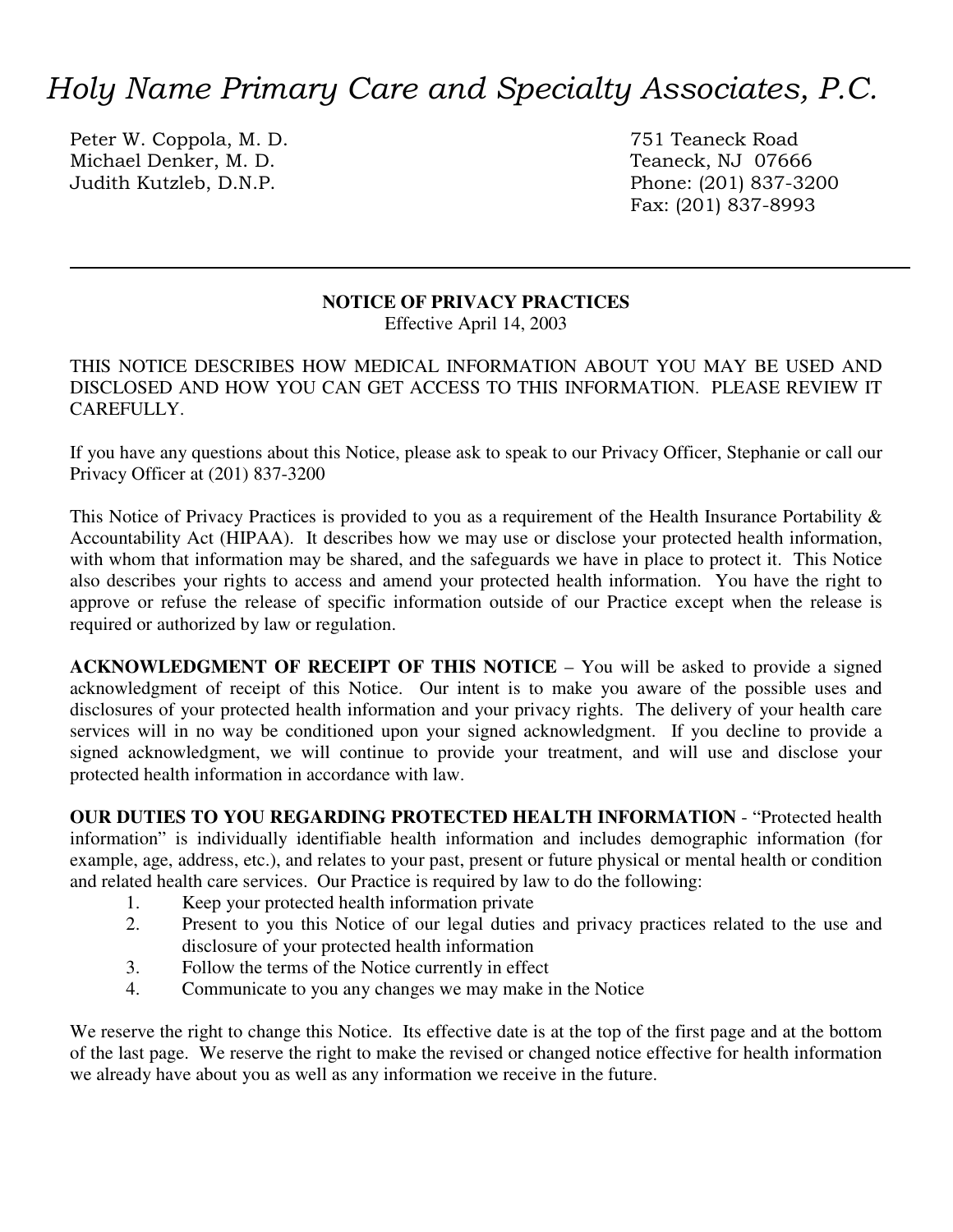### **HOW WE MAY USE OR DISCLOSE YOUR PROTECTED HEALTH INFORMATION**

Following are examples of permitted uses and disclosures of your protected health information. These examples are not exhaustive.

**Required Uses and Disclosures** - By law, we must disclose your health information to you unless it has been determined by a health care professional that it would be harmful to you. Even in such cases, we may disclose a summary of your health information to certain of your authorized representatives specified by you or by law. We must also disclose health information to the Secretary of the U.S. Department of Health and Human Services (HHS) for investigations or determinations of our compliance with laws on the protection of your health information.

**Treatment** - We will use and disclose your protected health information to provide, coordinate or manage your health care and any related services. This includes the coordination or management of your health care with a third party. For example, we may disclose your protected health information from time-to-time to another physician or health care provider (for example, a specialist, pharmacist or laboratory) who, at the request of your physician, becomes involved in your care. This includes pharmacists who may be provided information on other drugs you have been prescribed to identify potential interactions.

In emergencies, we will use and disclose your protected health information to provide the treatment you require.

**Payment** - Your protected health information will be used, as needed, to obtain payment for your health care services. This may include certain activities we may need to undertake before your health care insurer approves or pays for the health care services recommended for you, such as determining eligibility or coverage for benefits. For example, obtaining approval for a surgical procedure might require that your relevant protected health information be disclosed to obtain approval to perform the procedure at a particular facility. We will continue to request your authorization to share your protected health information with your health insurer or third-party payer.

**Health Care Operations** - We may use or disclose, as needed, your protected health information to support our daily activities related to providing health care. These activities include billing, collection, quality assessment, licensing, and staff performance reviews. For example, we may disclose your protected health information to a billing agency in order to prepare claims for reimbursement for the services we provide to you. We may call you by name in the waiting room when your physician is ready to see you. We may use or disclose your protected health information as necessary to contact you to remind you of your appointment. For example, we will contact you at your home telephone number to remind you of your next appointment and/or mail a postcard appointment reminder to your home address.

We will share your protected health information with other persons or entities who perform various activities (for example, a transcription service) for our Practices. These business associates of our Practice will also be required to protect your health information. We may use or disclose your protected health information, as necessary, to provide you with information about treatment alternatives or other health-related benefits and services that might interest you. For example, your name and address may be used to send you a newsletter about our Practice and our services.

**Required by Law** - We may use or disclose your protected health information if law or regulations requires the use or disclosure.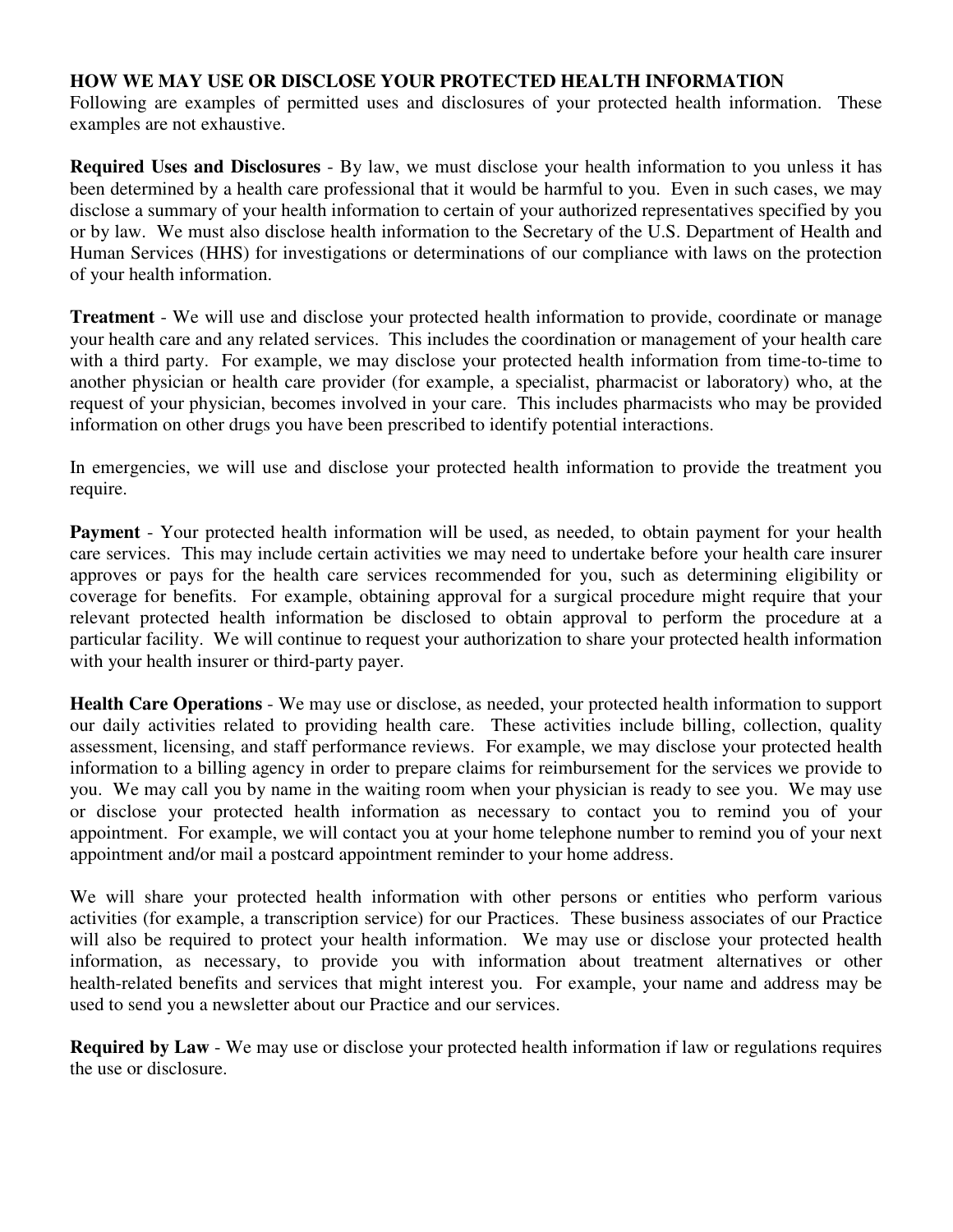**Public Health** - We may disclose your protected health information to a public health authority who is permitted by law to collect or receive the information. For example, the disclosure may be necessary to prevent or control disease, injury or disability; report births and deaths; or report reactions to medications or problems with products.

**Communicable Diseases** - We may disclose your protected health information, if authorized by law, to a person who might have been exposed to a communicable disease or might otherwise be at risk of contracting or spreading the disease or condition.

**Health Oversight** - We may disclose protected health information to a health oversight agency for activities authorized by law, such as audits, investigations, and inspections. These health oversight agencies might include government agencies that oversee the health care system, government benefit programs, other regulatory programs, or civil rights laws.

**Food and Drug Administration** - We may disclose your protected health information to a person or company required by the Food and Drug Administration to report adverse events; track products, enable product recalls; make repairs or replacements; or conduct post-marketing review, as required.

**Legal Proceedings** - We may disclose protected health information during any judicial or administrative proceeding, in response to a court order or administrative tribunal (if such disclosure is expressly authorized), and in certain conditions in response to a subpoena, discovery request, or other lawful process.

**Law Enforcement** - We may disclose protected health information for law enforcement purposes, including responses to legal proceedings; information requests for identification and location; and circumstances pertaining to victims of a crime.

**Coroners, Funeral Directors, and Organ Donations** - We may disclose protected health information to coroners or medical examiners for identification to determine the cause of death or for the performance of other duties authorized by law. We may also disclose protected health information to funeral directors as authorized by law. Protected health information may be used and disclosed for cadaveric organ, eye or tissue donations.

**Research** - We may disclose protected health information to researchers when authorized by law, for example, if their research has been approved by an institutional review board that has reviewed the research proposal and established protocols to ensure the privacy of your protected health information.

**Threat to Health or Safety** - Under applicable Federal and State laws, we may disclose your protected health information to law enforcement or another health care professional if we believe in good faith that its use or disclosure is necessary to prevent or lessen a serious and imminent threat to the health or safety of a person or the public. We may also disclose protected health information if it is necessary for law enforcement authorities to identify or apprehend an individual.

**Military Activity and National Security** - When the appropriate conditions apply, we may use or disclose protected health information of individuals who are Armed Forces personnel for activities believed necessary by appropriate military command authorities to ensure the proper execution of the military mission, including determination of fitness for duty; or to a foreign military authority if you are a member of that foreign military service. We may also disclose your protected health information, under specified conditions, to authorized Federal officials for conducting national security and intelligence activities including protective services to the President or others.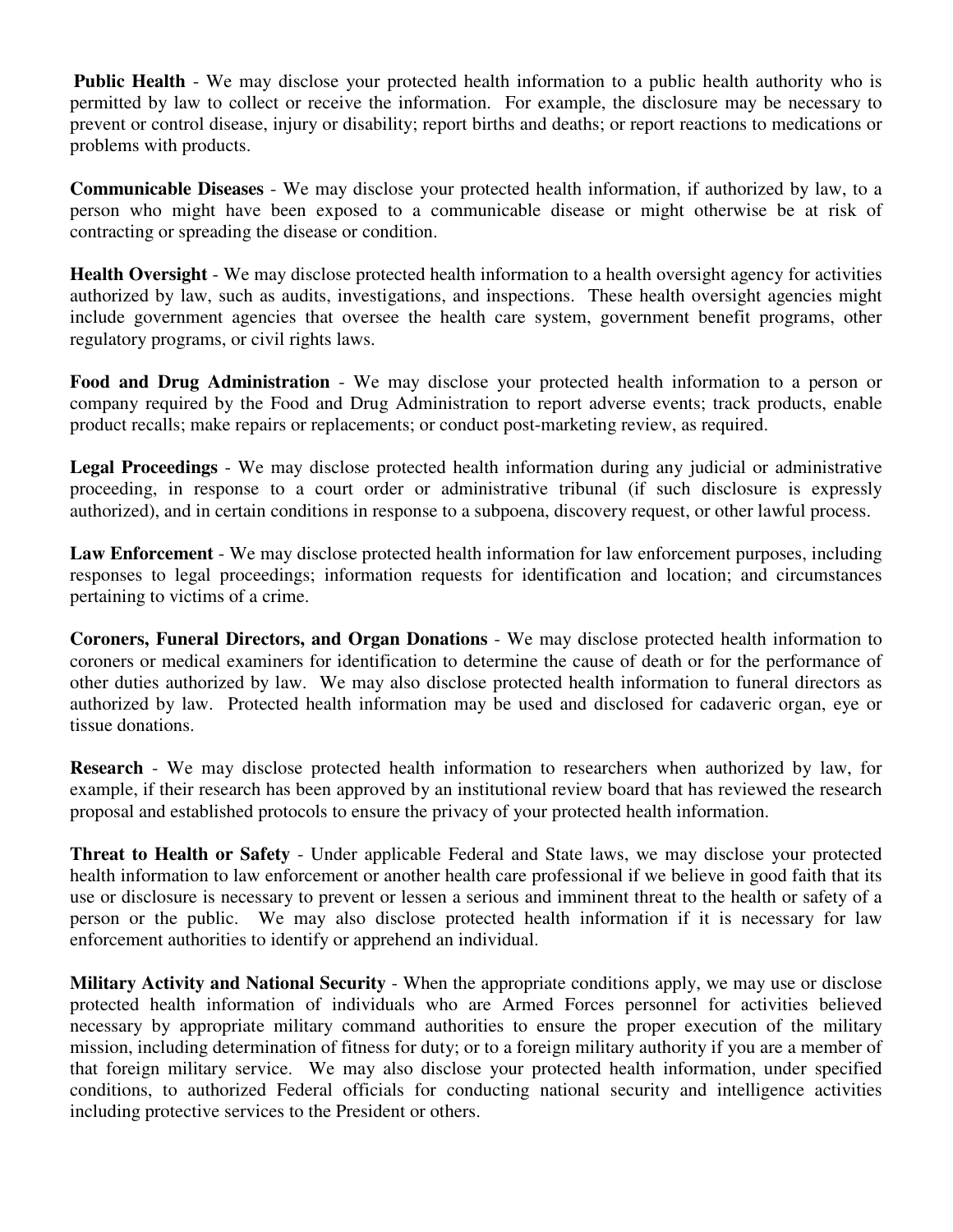**Workers' Compensation -** We may disclose your protected health information to comply with workers' compensation laws and other similar legally established programs.

**Inmates** - We may use or disclose your protected health information, under certain circumstances, if you are an inmate of a correctional facility.

**Parental Access** - State laws concerning minors permit or require certain disclosure of protected health information to parents, guardians, and persons acting in a similar legal status. We will act consistently with the laws of this State (or, if you are treated by us in another state, the laws of that state) and will make disclosures following such laws.

## **USES AND DISCLOSURES OF PROTECTED HEALTH INFORMATION REQUIRING YOUR PERMISSION**

In some circumstances, you have the opportunity to agree or object to the use or disclosure of all or part of your protected health information. Following are examples in which your agreement or objection is required.

**Individuals Involved in Your Health Care** - Unless you object, we may disclose to a member of your family, a relative, a close friend, or any other person you identify, your protected health information that directly relates to that person's involvement in your health care. We may also give information to someone who helps pay for your care. Additionally, we may use or disclose protected health information to notify or assist in notifying a family member, personal representative, or any other person who is responsible for your care, of your location, general condition, or death. Finally, we may use or disclose your protected health information to an authorized public or private entity to assist in disaster relief efforts and coordinate uses and disclosures to family or other individuals involved in your health care.

# **YOUR RIGHTS REGARDING YOUR HEALTH INFORMATION**

You may exercise the following rights by submitting a written request to our Privacy Officer. Our Privacy Officer can guide you in pursuing these options. Please be aware that our Practice may deny your request; however, in most cases you may seek a review of the denial.

**Right to Inspect and Copy** - You may inspect and/or obtain a copy of your protected health information that is contained in a "designated record set" for as long as we maintain the protected health information. A designated record set contains medical and billing records and any other records that our Practice uses for making decisions about you. This right does not include inspection and copying of the following records: psychotherapy notes; information compiled in reasonable anticipation of, or use in, a civil, criminal or administrative action or proceeding; and protected health information that is subject to a law that prohibits access to protected health information. You will be charged a fee for a copy of your record and we will advise you of the exact fee at the time you make your request. We may offer to provide a summary of your information and, if you agree to receive a summary, we will advise you of the fee at the time of your request.

**Right to Request Restrictions** - You may ask us not to use or disclose any part of your protected health information for treatment, payment or health care operations. Your request must be made in writing to our Privacy Officer. In your request, you must tell us: (1) what information you want restricted; (2) whether you want to restrict our use or disclosure, or both; (3) to whom you want the restriction to apply, for example, disclosures to your spouse; and (4) an expiration date.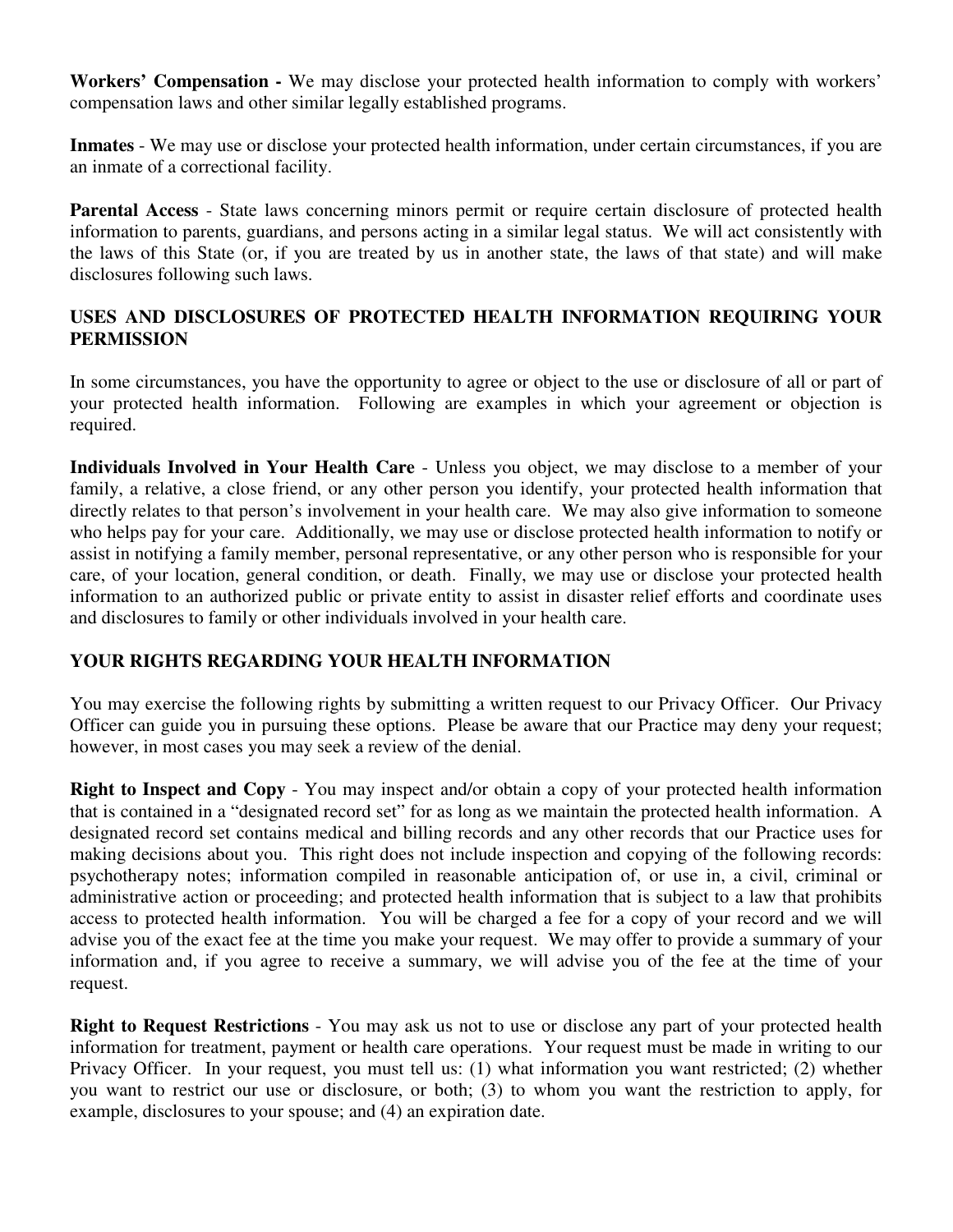If we believe that the restriction is not in the best interests of either party, or that we cannot reasonably accommodate the request, we are not required to agree to your request. If the restriction is mutually agreed upon, we will not use or disclose your protected health information in violation of that restriction, unless it is needed to provide emergency treatment.

You may revoke a previously agreed upon restriction, at any time, in writing.

**Right to Request Alternative Confidential Communications -** You may request that we communicate with you using alternative means or at an alternative location. We will not ask you the reason for your request. We will accommodate reasonable requests, when possible.

**Right to Request Amendment** - If you believe that the information we have about you is incorrect or incomplete, you may request an amendment to your protected health information as long as we maintain this information. While we will accept requests for amendment, we are not required to agree to the amendment.

**Right to an Accounting of Disclosure** - You may request that we provide you with an accounting of the disclosures we have made of your protected health information. This right applies to disclosures made for purposes other than treatment, payment or health care operations as described in this Notice and excludes disclosures made directly to you, to others pursuant to an authorization from you, to family members or friends involved in your care, or for notification purposes. The accounting will only include disclosures made on or after April 14, 2003, and no more than 6 years prior to the date of your request. The right to receive this information is subject to additional exceptions, restrictions, and limitations as described earlier in this Notice.

**Right to Obtain a Copy of this Notice** - You may obtain a paper copy of this Notice from us by requesting one

**Special Protections** - This Notice is provided to you as a requirement of HIPAA. There are several other privacy laws that also apply to HIV-related information, mental health information, and substance abuse information. These laws have not been superseded and have been taken into consideration in developing our policies and this Notice.

**Complaints** - If you believe these privacy rights have been violated, you may file a written complaint with our Privacy Officer or with the U.S. Department of Health and Human Services' Office for Civil Rights. We will provide their address upon your request. No retaliation will occur against you for filing a complaint.

**CONTACT INFORMATION**: Our Privacy Officer is our office manager, Stephanie, and can be contacted at this office or by calling our telephone number: (201) 837-3200 option 8. You may contact our Privacy Officer for further information about our complaint process or for further explanation of this Notice of Privacy Practices.

This Notice is effective in its entirety as of April 14, 2003.